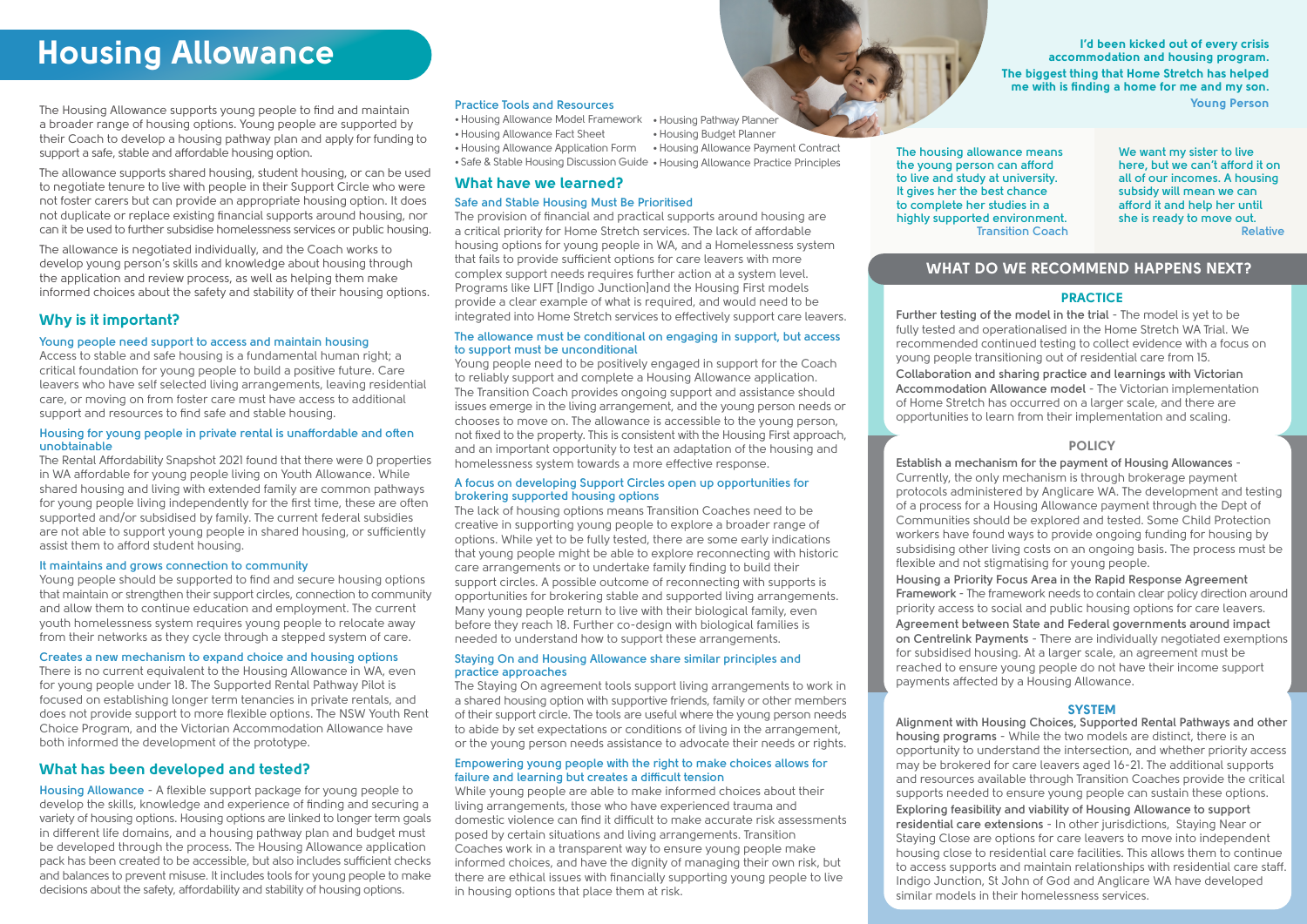# Invest In Me Funding

The 'right' to access a visible and secure financial safety net to attain resources that support a young person towards their aspirations and goals, as well as relief in times of crisis.

Invest In Me Funding provides young people with enhanced access to financial resources as part of supporting their transition from 18–21. The financial resource is administrated by the Home Stretch Team who have direct access and delegated authority to approve spending to support young people.

Young people who are supported by the Home Stretch WA Trial are currently allocated \$7,000 per annum towards their individual Invest In Me budget. Young people are redirected to access financial support through the Home Stretch WA Trial, rather than returning to a District Office for financial support.

Being supported to get into TAFE and get a smartrider was good, I couldn't afford it so it would've stopped me going. My Coach is easy to get in touch with too. I get frustrated when other workers don't pick up or wait days to get back to me. Young Person

One young person was finding Home Stretch's approach to financial support challenging; they just wanted payments to be made without having to 'chip in' towards costs. The young person's frustration and feelings were validated by the Coach, but they continued to support the young person in a consistent and persistent manner.

After working together for 4 months, they contacted their Coach with a plan for studying and worked out what they could contribute from their own income towards costs, asking for Home Stretch to 'chip in' the rest.

#### **The current discretionary system fails to provide a consistent safety net for young people**

One of the main challenges raised by young people in the co-design activities was consistent and reliable access to financial support and resources from the Department. District Offices are not resourced to provide the necessary after care support to assist with financial requests. Decisions are often made in a reactive and subjective way, and can largely depend on how well known the young person is in the office they visit. There is no current resourcing in most District Offices to provide the necessary support to respond to young people's requests.

#### **Legislation and the Case Practice Manual provide flexibility but lack clarity**

There is a need for a more intentional approach in supporting young people, one that provides scaffolding for workers to make more informed decisions about the nature and level of support they provide each young person. Across districts there are a variety of approaches to making decisions about funding requests, and there are consistent practices and approaches upheld by some teams, but these are largely tacit knowledge. Assistant District Directors hold significant influence in deciding how leaving care funding is allocated.

#### **The system can sometimes reinforce dependence over interdependence**

The inconsistent approach to provision of leaving care funds has resulted in a range of different strategies and behaviours employed by young people and support workers. Many young people and support workers go 'district shopping', support workers take over advocacy based on the assumption that young people won't be successful. There are a range of values and attitudes regarding access to leaving care funds which further reinforces dependence and learned helplessness. This includes teaching young people to 'get everything they can out of the Department', or the inclusion of a broad range of costs in a 'Leaving Care Plan' to ensure that young people have the option for financial support. These approaches are in conflict with a broader aim of building young people's interdependence beyond the specialist Child Protection system resources. The current system can be a barrier for young people building self-reliance and engagement with mainstream services.

# Why is it important?

# What has been developed and tested?

- **•** Invest In Me Practice Guidelines and reference tools to govern the use of funding, and support Coaches to make consistent decisions.
- **•** Practice principles that were defined in the co-design and have been further developed and refined over the trial.
- **•** Bulk application processes to assist the digital and physical forms and processes to enable applications.

## What have we learned?

#### **'Chipping in' and contributing to costs – an important but challenging principle to implement**

In order to access funding and support through the Invest In Me prototype, young people are encouraged to make a personal contribution towards the payment of expenses they seek funding for. These contributions are individually negotiated and are not always financial, young people having the capacity to contribute through other means or actions consistent with achieving their goals. This approach is in contrast to the experiences of many young people from the Youth Advisory Group who reported they are usually supported with the full payment of costs towards expenses, or the rejection of their request for funding. This all or nothing approach is not consistent with the experiences of young people outside of the care system.

#### **Scaffolding towards financial independence and self-reliance**

While there is a need for better access to financial support for young people as they transition to independence, the approach to providing support must also focus on building their capacity, skills and knowledge when they seek financial assistance. This requires both the time of a skilled worker with a clear, consistent framework for funding and an administrative process that allows for rapid responses to funding requests.

#### **The majority of expenses relate to education costs**

An effective Rapid Response Framework could significantly reduce the financial burden on the Department of Communities for post care discretionary funding and access to support. The largest costs incurred by Invest in Me throughout the trial were for education and training to provide pathways to employment. This was common across most young people in the trial.

#### **Financial Support needs to include pathways to support young people to understand, consolidate and manage their debt.**

For a number of young people in the Home Stretch WA Trial, the burden of financial debt incurred through impulsive decisions made when they were younger. The debt was a significant source of ongoing stress and a barrier to moving forward in their lives. This is evident in the cohort of young people who engaged with Home Stretch at the age of 19 or older, where there had been limited access to support to deal with financial problems after they left care.

**Further refinement and expansion of the Invest In Me Practice Framework as part of scaling Home Stretch** - Need for training and practice guidelines for services providing Home Stretch Offer.

**Review the Invest in Me principles and practice developed as a reference for practice guidelines for Leaving Care Teams and others making decisions about funding for young people from the age of 15**

**We need to consider how to incorporate financial planning as part of supports provided throughout the leaving care pathway from 15 years**

**Development of youth friendly resources that describe and define how decisions are made about funding, and the pathway to escalate** 

**or challenge decisions**

**Online and digital portals for young people to make requests for funding** - Incorporating a structure to build skills and capacity through

the process.

#### POLICY

#### **SYSTEM**

**Improvements to data tracking for Leaving Care Fund usage by Child Protection districts**

**Development of policy to support consistent practice around decision making in the use of leaving care funding, particularly in regards to needs identified in the Leaving Care Plan. This is increasingly important with the current amendments suggested for the Children and Communities Act 2004**

**Delegated authority for use of brokerage funds to Home Stretch service providers** - An explicit framework is required for decision making in contracts and a recognition of the administrative burden.

**Resourcing of an appropriate Leaving Care Team function in all Child Protection districts to manage funding requests after 18**

**An online portal for young people to update their details with CPFS**

**Undertake a co-design and reform of how leaving care funding is accessed in the system post 21** - Development of an accessible system and transparent process which builds interdependence and self-reliance.

#### **Practice Tools and Resources**

- Practice Guidelines
- Young Person Decision Making Tool
- Coach Decision Making Tool

# WHAT DO WE RECOMMEND HAPPENS NEXT?

#### **PRACTICE**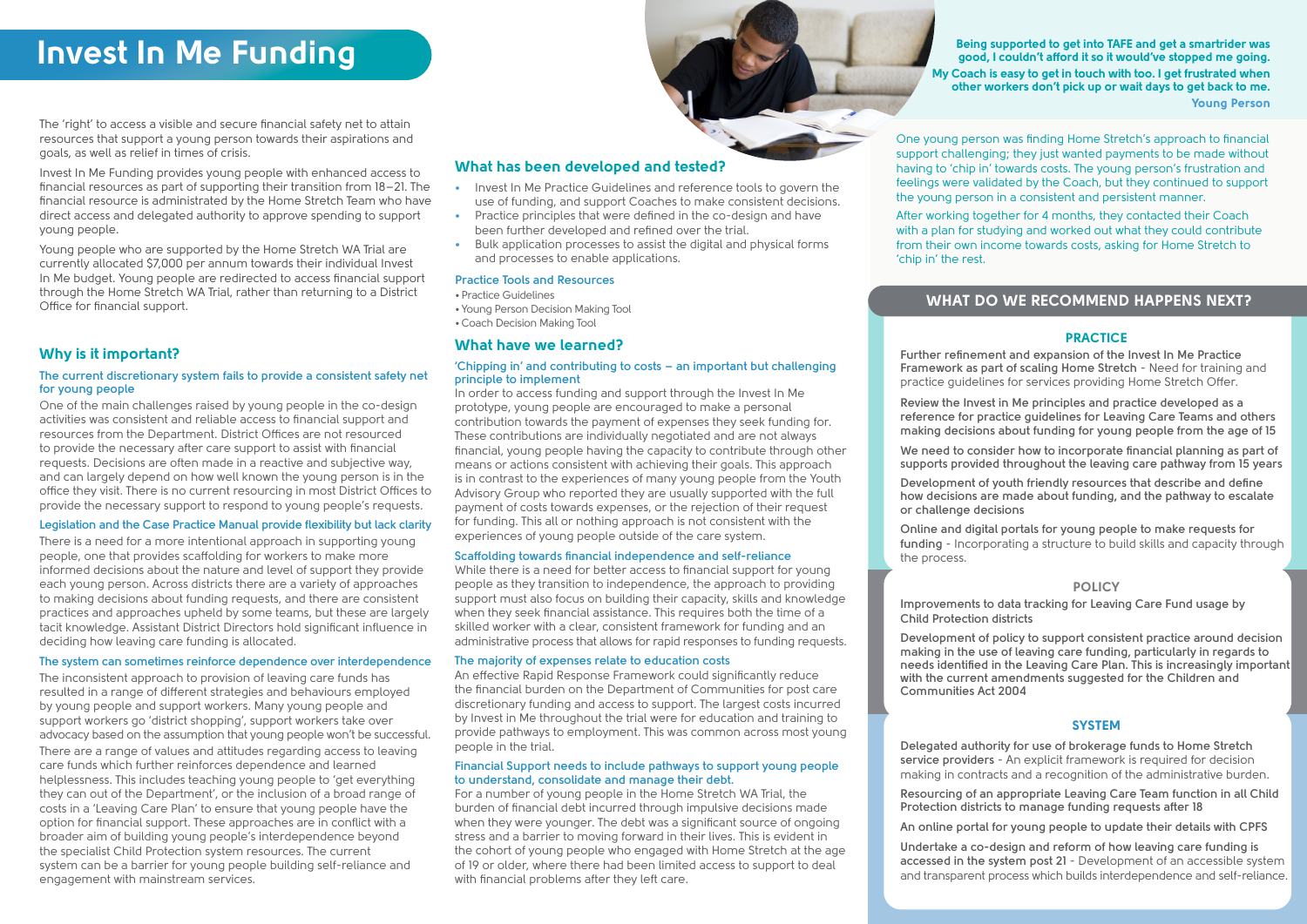# Staying On

Under the Home Stretch WA Trial, young people and carers have the option to continue their stable living arrangements until the young person turns 21. There is a continuation of payments and support to foster and family carers and an expectation that the young person contribute to their living expenses from their independent income (Centrelink, employment etc.).

As part of their support and advocacy role, Home Stretch WA Transition Coaches assist young people to develop and maintain agreements with their foster or family carers and the Department of Communities. The agreement establishes the expectations, payments and conditions of staying on in a stable living arrangement until they are ready to leave or up to the age of 21.

The Staying On agreement has allowed me to feel more like one of the family and like I have a place to be after 18. Young Person

## **Many young people aren't ready and cannot afford to move out at 18; and leaving a stable environment can have a serious negative impact**

It forces them to move from their support networks, training and employment, education that removes the safe and stable environment.

#### **Young people value stability, support and connection, but want to be respected as a young adult**

Many young people and carers felt the Staying On agreement empowered young adults with rights and responsibilities within their family or living arrangement. They also valued the direct ongoing support of the Coach promoting interdependence.

## **Paying a Staying On subsidy provides stability in the living arrangement**

While many young people continued to live with foster or family carers in Western Australia without the payment of a subsidy, early insights suggest the subsidy is a critical foundation for ensuring the stability of living arrangements past 18. It is particularly important for young people who are studying, and unable to contribute financially to living costs, and those transitioning to support from the NDIS after turning 18.

# Why is it important?

# What have we learned?

#### **Staying On agreement support must be highly individualised to respect and strengthen the existing family relationships**

In functioning families, the agreement is about validating and celebrating the strengths of the family. 'Carer', 'subsidy' and 'agreement' language can be stigmatising if not handled sensitively. The intervention must be planned and have sensitivity to each family and their individual dynamics.

**Staying On is not a standalone service** - Many young people choose to explore connections with biological family, or attempt to move out after they reach 18. Transition Coaches play a critical support role to assist with choices and a pathway to stable housing if things don't work.

**Staying On Practice Framework** - We recommend review and refinement by a working group and tested specifically with a larger group of young people transitioning to NDIS to assess whether the needs of carers can be met by the model.

**Training for facilitating Staying On agreements** - Training provided to individuals involved in expanding the Home Stretch offer. A community of practice assists the development of practice knowledge to support expansion of the model.

**Department of Communities create policy to support practice developed in the trial** - The right for young people to be supported to Stay On must be clearly defined in policy to ensure it is a right and not a discretion. Policy must now be created to support practice, and not redefine practice based on system need.

**Subsidy rates fixed and set by the system** - Rates reduce over the 3 years to encourage greater financial contribution by young people. There is a process for seeking exemption to the reduction on a case by case basis, and the ability to negotiate amounts when appropriate.

**Staying On becomes available to historic carers who are willing to support a young adult to return**

**Carer's support is resourced in the model** - The addition of a full time Staying On Coordinator role to support carers and negotiate agreements across a region (up to 30 families per Coordinator). Opportunities to extend access to 21 from programs that provide therapeutic support to foster carers like Woon-yah Ngullah Goorlanggass, should be considered.

**Develop a Staying On Carer Recruitment Program** - Recruit new carers specifically interested in supporting 16-21 year olds working or studying.

**Staying On carers have the same access to the supports of 0-18 carers; like counselling Staying On practice applied by different service providers, and adapted to their context**

**The carer provides support with a safe home, food, support and occasionally clothing. The young person mainly provides for themselves through their own income.**

**Transition Coach**

**I'm so glad to know he'll have support when he turns 18 too... It's always on my mind...What's going to happen when he turns 18? How am I going to afford this? I'm so glad it is happening, it's wonderful news. Carer**

# What has been developed and tested?

**Staying On agreements** - A practice approach to supporting families and young people to agree how they can be supported and continue the living arrangement. The agreement includes: practice guide; payment process and forms; information resources for foster carers and young people; policy recommendations about eligibility, payment rates and approval; and a toolkit for workers to negotiate agreements.

## **Prototype Practice Development** . Staying On agreement how to

- Staying On Blueprint
- •Home Stretch Staying On booklet
- Staying On agreement form
- Staying On Subsidy application form
	-

#### **Regular support and structured reviews of the agreement and subsidy are an important part of the model**

The structure of formal reviews and regular informal contact is helpful to identify issues in the living arrangement and identify potential support needs for the carer, family and the young person. It provides opportunities to celebrate what is going well, significant milestones and supports the Transition Coach to maintain engagement with young people who are struggling.

#### **Staying On agreements support a young person's home, not just the room they are sleeping in that night**

Staying On secures a stable home for young people, allowing them to explore and over time test independent living options. When young people spend time away from a Staying On arrangement, perhaps exploring 'idealised' relationships with biological family members or testing out living with a partner or friends, it is important the young person feels they can come home, for as long as they see it as their home.

#### **Communicating the choice to Stay On must happen early**

Carers make significant financial or personal choices based on their expectations of what happens after 18. Information about the option must be provided early and in small chunks to allow families and carers to plan for the long term. The application should be made at 17, allowing time between 17 ½ to 18 to explore housing options if things have changed, or negotiate a shorter Staying On agreement after 18 to help a young person finish education or find another positive housing option.

#### **It's no longer a 'placement' but a supported 'agreement' made by a young adult and their carer**

Clearly articulating the Home Stretch support offer, and the rights and responsibilities of young people and carers is important, both within families and the system. Young people are increasingly the focus of the support after 18, but support to carers must also be signposted.

#### **The separation of the Coordinator and Transition Coach role is important**

Whilst it is important for the Transition Coach to have knowledge of the family systems, the separation of the Staying On roles allow separation of support as needed, particularly when the support needs of the carer impact the work of the Transition Coach and vice versa. This is very important for young people receiving NDIS support.

#### **Negotiation of the subsidy rate and young person's contribution is a vital but difficult part of the agreement. Creating equity and meeting the needs of individuals and families is a crucial consideration.**

Young people and carers in the trial were strongly supportive of the young person chipping in to costs as it builds self reliance and capacity. Negotiating the contribution and subsidy rate on a case by case level achieves the most learning for the young person, but also takes time and can impact their relationship. **Clear guidelines and conditions for Staying On subsidies must be in place to ensure young people are not exploited.** It may not be possible at a system level to individually negotiate payment rates.

#### **Aboriginal families require a culturally informed understanding of living arrangements**

Flexibility and adaption to the Staying On model is required to ensure the appropriate support of young Aboriginal people to live within the family, but also clarity to ensure financially supporting the young person's living arrangement is the priority of the subsidy payment.

# WHAT DO WE RECOMMEND HAPPENS NEXT?

## **PRACTICE**

## **POLICY**

## **SYSTEM**

#### and discussion guide Card Sort Tool •Home Stretch housing pathways guide and checklist

• Rights & Responsibilities of Young People and Carers in a Staying On agreement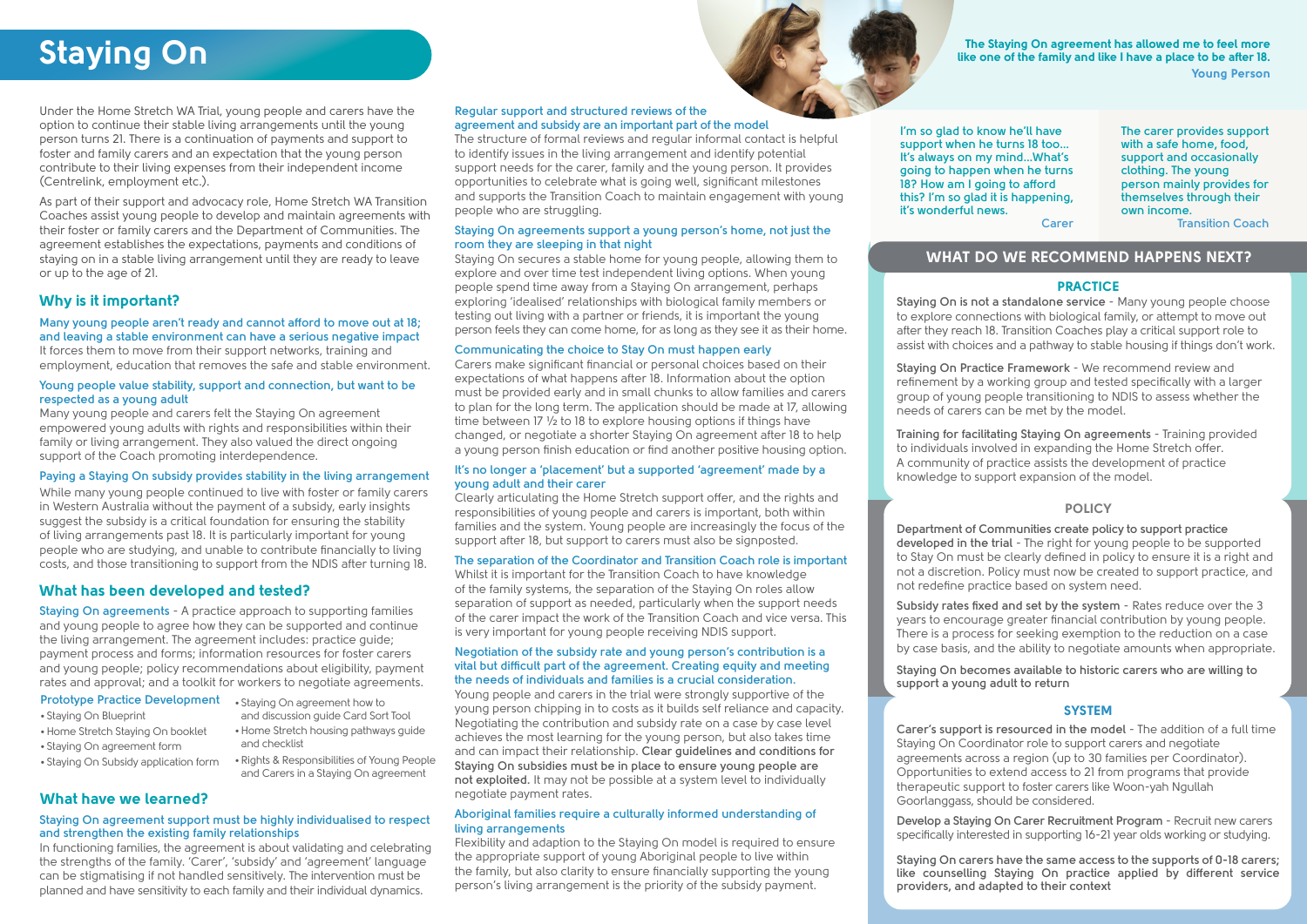My Coach helped me reconnect with my old foster carers who I hadn't seen since I was 16. They even helped set it up so I can live with them again and they get a payment. 19 Year Old Young Person

> **I find it hard to ask for help sometimes and I appreciate my Coach always staying in touch even when I don't answer.**

> > **Young Person**

**There is a lot more need for family and systems work and knowledge than you would expect in a youth work role.**

**Transition Coach**

# WHAT DO WE RECOMMEND HAPPENS NEXT?

#### **PRACTICE**

Support Circles is a practice lens applied to all aspects of Home Stretch. Almost every intervention has incorporated an intentional focus on understanding how extended support can enhance a young persons connection to people, places, culture and community.

Transition Coaches approach their work with young people from a Support Circle lens, integrating a trauma informed approach that focuses on the Coaching relationship as a positive and reliable relationship that can be used to help a young person heal, and with support to grow confidence and skills in connecting with new relationships or revisiting old connections.

Support Circles is also about helping a young person to map out and understand their biological family, and to explore reconnecting if and when they are ready.

\*The original co-design sprint identified the potential for testing a model of practice that supported young people to bring together and meet regularly with a group of mentors chosen from their networks. There was little interest from young people in the trial to test this approach, and the Youth Advisory Group largely rejected it as a desirable option.

#### **Interdependence over Independence**

Research literature on care leavers highlight supporting young people to develop an enduring connection to people, community and culture is a critical factor in their successful transition to adulthood. Systems of care can provide the scaffolding for connection, commitment to building an enduring network beyond the leaving care continuum is needed.

#### **Relational trauma and the impact of the care experience**

Many young people experienced significant relational trauma creating barriers to help seeking, forming and maintaining trusting relationships. These challenges when viewed developmentally, require an approach to support that is delivered through a consistent, persistent, reliable and hope inducing relationship. The Transition Coach relationship may be an important point of healing and cultural support resulting in young people developing healthier views of relationships and good boundaries.

#### **Culture and knowledge of self is built through relationships**

Many young people are disconnected and removed from their family, and deprived of an understanding and connection to their heritage and culture. Efforts to achieve this through generic 'Cultural Plans' overlook the importance of relationships and understanding identity and place in family to knowing culture and community.

# Why is it important?

**Establishment of Youth Advisory Groups for each Home Stretch region with strategies for including diverse voices**

**Development of a Support Circles Practice Framework**

**Support Circles – Long term understanding** - Collaboration with concurrent co-design work by Parkerville.

**Family Finding and Reunification for Young Adults** Co-design an approach to supporting young adults to reconnect with biological family members including co-design with parents and families who have had children taken into care.

## **POLICY**

## **SYSTEM**

**Alignment of case practice approaches around Leaving Care Planning to strengthen focus on Support Circles**

**Recruitment of staff** - Home Stretch Teams recruit to balance skills in youth work and more systemic approaches such as family and community workers.

**Strengthening of Department of Communities policies and practices around natural supports** - Included are resources for maintaining contact with siblings, extended families and friends, recording information about natural networks and supports, and sharing information as part of transitioning between care arrangements.

**Workforce Development Strategy** - Reinvigorate systems and natural network thinking with education and training, while emphasising approaches to respond to relational trauma. This should be undertaken at all ages and stages.

**Access to camps and recreational activities for care leavers a system resource, not an agency or program specific resource** - Camps run for care leavers expanded to invite all care leavers to participate.

**Peer Worker roles in Leaving Care** - Young people in the Youth Advisory Group strongly advocated for peer support/navigator roles to

be established.

**Add a Staying On Coordinator role to a Home Stretch Team** - With a focus on working with families to develop and support Staying On agreements. The scope for this role would also provide family reunification and family mapping supports.

# What has been developed and tested?

**Support Circles** - A focus on support circles is integrated into all of the work of the Transition Coach. It provides a lens in which all interventions are considered.

Early and consistent use of **Eco-mapping, genograms** and other practice tools support young people to visually map out their connections.

Family finding and mapping of relationships has been supported through Yorganop.

Appropriate usage of **Invest In Me** funding to support young people to develop interpersonal and social skills, and access opportunities and activities which build their networks.



# What have we learned?

#### **An empowerment approach supports young people to become interdependent, not dependent**

'Interdependence' is used over 'Independence', it accurately reflects one of the key outcomes Home Stretch aims to achieve, connection to strong and stable natural networks to support them beyond their contact with systems of care. The intentionality of extending the leaving care planning and support phase to 21 provides an important opportunity to encourage and support young people's emerging independence.

#### **Reciprocity and an option to giving back is important**

The Youth Advisory Group has provided a critical foundation for the development of the Home Stretch model. One of the unintended but important outcomes from the group is the opportunity for young people to make meaning of their care experiences with other care leavers, and have their experiences and ideas validated by their peers. 

#### **Balancing a Youth Work Approach with a family and system lens is important**

The primary focus of the Transition Coach is to work directly with the young person, rather than work systemically with family networks. This is important to ensure young people are being empowered and the work is appropriately focused on the relationship with the young person. There has emerged a need for capacity within Home Stretch Teams to think systemically, and to understand practices and principles specific to family finding and reunification. This is coupled with a strongly trauma informed practice approach by Transition Coaches to ensure young people are provided scaffolding, safety and choice around decisions to build their natural networks.

#### **Family finding and reunification with biological family**

Many young people return to explore their connection to biological family once they age out of the care system, including young people who were previously in stable and secure placements. Despite a desktop literature review and exploration of current practices in WA and other jurisdictions, limited practice support is available to guide the support of young adults leaving care who wish to find and reconnect with biological family. 'Who's My Mob' and youth homelessness reconnect services provide some evidence and indication of useful practices approaches, which should be investigated further.

#### **An understanding of Support Circles needs to be carried out and recorded throughout an individuals care experience**

Young people often leave care with a limited understanding of their own journey, and the people and places important to it. This is particularly apparent for young people with experiences of multiple placements. Where it has been possible, a handover of historical and current supports resulted in better connection and understanding.

# Support Circles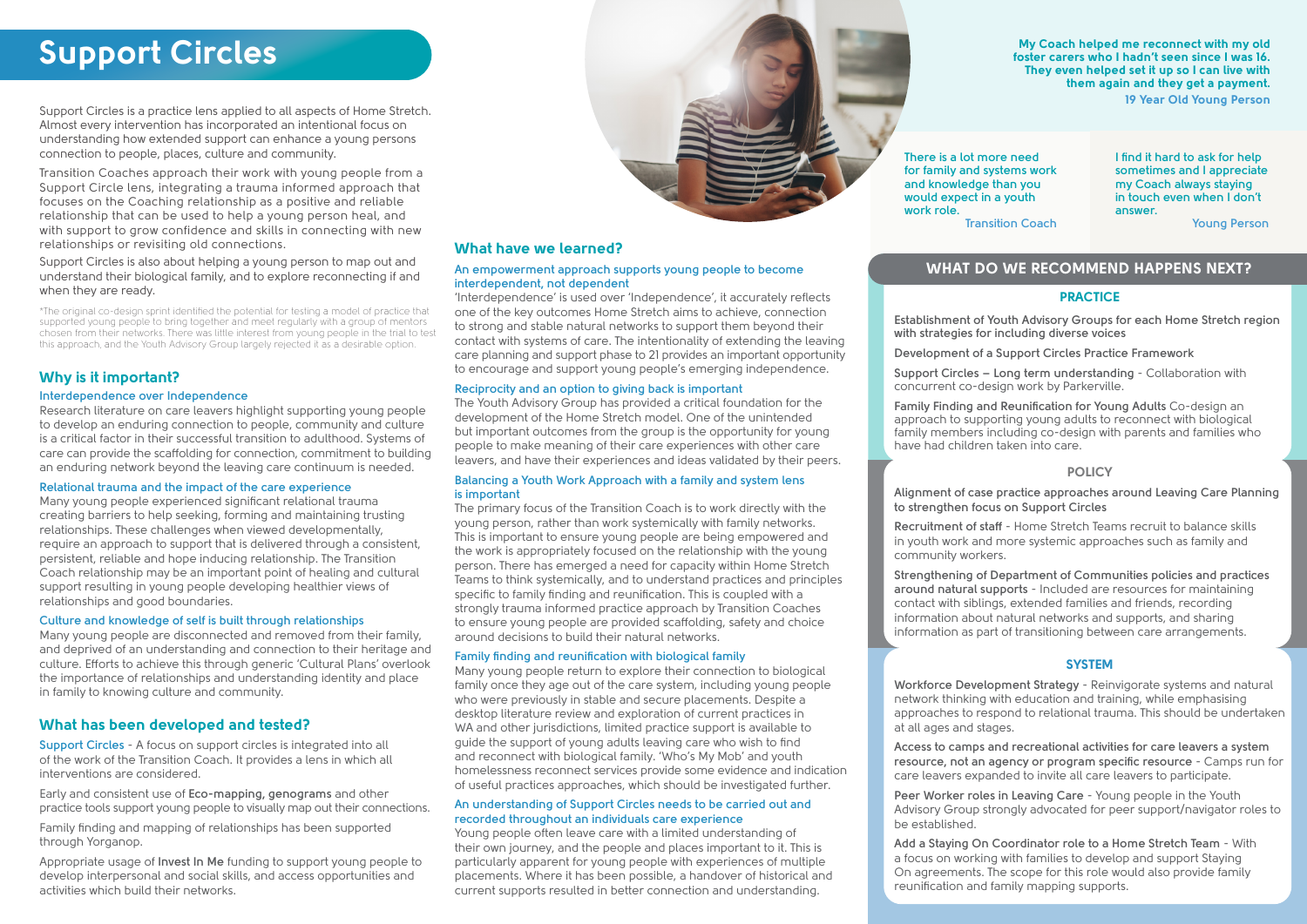# WHAT DO WE RECOMMEND HAPPENS NEXT?

#### **PRACTICE**

# A Smooth Transition

Supporting young people and carers to understand, make an informed choice, and access the Home Stretch offer. Key elements include:

- **•** Continuity of support and care into the post care system, a shared care approach from the age of 17 ½ to 18
- **•** Accessible pathways for young people to exercise their return to extended support and rebuild their Leaving Care Plan and support circles.
- **•** Support to understand their rights to access ongoing support after 21
- **•** Updating leaving care plans between 18-21 to identify contemporary support needs of the young person

**\*** Epistemic Trust - An individual's willingness to consider new knowledge<br>as trustworthy and relevant, and therefore worth integrating into their as trustworthy and relevant, and therefore worth integrating into their lives. It has important implications on people's capacity to engage and their expectations of helping relationships.

#### We need young person oriented living documents, which they own, can change and take with them. - Child Protection Frontline Staff

#### **There is a significant drop off in the level of support once they reach 18**

Simplistic chronological triggers and age thresholds which drive the bureaucratic transitioning of young people from state care, are incongruous with research evidence, practitioner wisdom and the voices and experience of young people. Young people need a developmentally appropriate support system which recognises their need for a gradual transition, and helps build skills, knowledge and connection to community.

#### **Many young people living in residential care disengage from the Child Protection system at 15, but return to District Offices for assistance after 18**

A necessary feature of extended support to young people is accessible pathways for young people to return to intensive support. Many young people disengage from the care system during the critical period allocated to leaving care planning, only to return as adults after 18 seeking support and connection.

#### **Young people have usually experienced relational trauma; we need to build epistemic trust\* and relationships over time**

The impacts of childhood trauma are seen in young people's reluctance to engage in help seeking, or to form trusted relationships with helpful adults. An approach where young people are warmly introduced to additional supports over time, through someone they trust is critical to brokering post care supports and relationships. For Aboriginal families and young people, trust is also strongly connected to safe organisations known and vouched for by family members and community.

## **Emphasis is placed on completing a 'Leaving Care Plan' before 18**

Many young people are not developmentally ready to engage in longer term planning, and the system's current reliance on a Leaving Care Plan before 18 to define their support needs is unrealistic and ineffective in meeting their needs. While there have been suggested amendments proposed to the Children and Communities Act, they are yet to be legislated and implemented in practice.

#### **Leaving care service referrals completed at 15 cannot create an extension of support**

The Case Practice Manual currently specifies young people should be referred to leaving care services at 15. Information provided at this age is not useful or relevant, referrals are often rushed and made without the young person's involvement, circumstances and contact details change between 15-18. Young people are not making informed choices about engaging in post care supports.

#### **Absence of a planned continuum of care from 15-25**

The current post care system lacks intentionality in design, and relies on a fragmented and inconsistent blend of underfunded and poorly integrated service offers. District Offices do not record post care intervention data, and are unable to track care leavers engagement in funded leaving care services. There is no consistency in practice across supports, and demand management approaches are confusing and often subjective.

# Why is it important?

# What has been developed and tested?

- **•** A range of co-designed resources to communicate the Home Stretch offer across multiple channels – visual, digital, video
- **•** A staged approach to referral and onboarding of young people
- **•** Agreed protocols and approach for shared care from 17 ½ up to 18
- **•** Handover Summary Tool with Guidelines A tool for young people to articulate their progress with Home Stretch and post care financial support needs. Intended as a supplement to the Leaving Care Plan and developed in a useful format for District Office to make informed decisions about future leaving care funding requests

**•** Prototype Demand Management System to test 'Right To Return'

## **Trusting relationships between child protection staff and Home Stretch team members are a critical foundation for a smooth transition**

Collaboration and coordination of support between the child protection system and community service organisations is strengthened through co-location. Where there are clear communication channels, established relationships between workers, and agreed expectations around roles, young people are more likely to experience a smooth transition of support. This is a foundation for epistemic trust\*.

#### **Dedicated Leaving Care workers in District Offices are critical to a continuum of care, the role needs to be clearly defined and resourced**

The introduction of Leaving Care teams in some districts allowed the support needs of 15-18 year olds to be prioritised and supported to smoothly engage in post care supports like Home Stretch. In districts without a Leaving Care team, there is greater reliance on assertive follow-up by the Transition Coach to engage. Leaving Care teams are not currently resourced to provide support past 18, but it may suit some young people to have this option. Nitja Nop Yorga Ngulla Mia identified that some young Aboriginal people, planning and preparation for adulthood might need to commence as early as 12 years of age.

#### **Young people and carers need to be provided information about Home Stretch in multiple ways over time**

The introduction to Home Stretch information needs to be provided early to young people and families, and it is important to clarify the difference between support provided by Home Stretch and case management provided by Child Protection. Young people must receive information about the service offer directly from a Transition Coach than a CPFS case worker, to provide young people with an informed choice and de-stigmatise the support offer.

#### **Shared care from 17 ½-18 builds engagement with post care supports**

Young people supported from 17 ½ demonstrated a stronger and consistent pattern of engagement in the trial, and required less assertive follow-up to engage with their Home Stretch Transition Coach. Involvement from 17 ½ enabled the Coach to participate and support leaving care planning, and be part of celebrations and rituals of transition prior to leaving care. It creates space for continuity in support planning and a warm handover of information about support circles.

## **Young people need a 'Leaving Care Planner' not a 'Leaving Care Plan'**

- **•** Onboarding Service Blueprint
- **•** Handover Summary & Guidelines
- What have we learned?

The ongoing system reliant on a Leaving Care Plan, and the time pressure to ensure all financial needs are clearly defined and described in the plan creates an unhelpful reliance on a static and time limited document. It is largely an attempt to manage a discretionary funding system experienced by young people as inconsistent and subjective. By extending support to plan and develop an adapted Leaving Care Plan handed back to the system at 21, young people are prepared to seek help and communicate post care support needs to a district office.

**Use a multi-channel communication strategy to communicate the Home Stretch offer across the system** - Replicate and scale the success of young people scripted videos. Develop Aboriginal specific resources describing post care supports and Home Stretch.

**Embedding or co-locating Home Stretch staff in District Offices at various times** - Builds epistemic trust\* between Transition Coaches and Child Protection Staff.

**Alignment of Leaving Care Plan with Handover Summary** - Undertake practice development to improve the functionality of the Leaving Care Plan and establish a framework to update and revise the plan beyond 18.

## **POLICY**

**Strengthening of Leaving Care Policy and Practice Guidance to integrate the learnings and adaptations needed to implement** 

**Home Stretch. Including:**

• Practice around adapting/modifying Leaving Care Plans after 18 • Leaving Care Planning for young Aboriginal people commence at 12

• Shared care approaches between NGO and Dept of Communities staff for under 18's, incorporating learnings from the Towards

- years of age
- Independent Adulthood Trial
- care system
- 
- 

• Outcomes Framework and Minimum Data set shared across the post

• Improvements to data systems to record post care interactions with young people on the ASIST data system

• Communication protocols to share information about which young people are engaging in Home Stretch or leaving care services

## **SYSTEM**

**Broader co-design of the Leaving Care Services Continuum of Services to integrate the Home Stretch offer** 

• Undertake comparative analysis of Leaving Care teams in

• Resource an appropriate Leaving Care team function with cultural supports in each district office.

- different districts.
- 
- provide support from 21-25.
- 

• Review of the role, resources and function of leaving care services to

• Further co-design of the Home Stretch prototypes with young people in CSO residential care services, NDIS and regional and remote settings.

**A secure online platform for young people to store and access their information, and update contact details for CPFS**

**Ensure the commissioning of Home Stretch providers is place based partnered with the Aboriginal community, and Aboriginal organisations**

#### **Practice Tools and Resources**

#### **Some young people return for short than extended episodes of support**

Young people who find it hard to engage into structured supports often prefer drop in services, where natural relationships can be built over time. Further investigation into creating a Leaving Care Hub after 21 with dedicated staff are needed.

**•** Video/Flyers to communicate

service offer